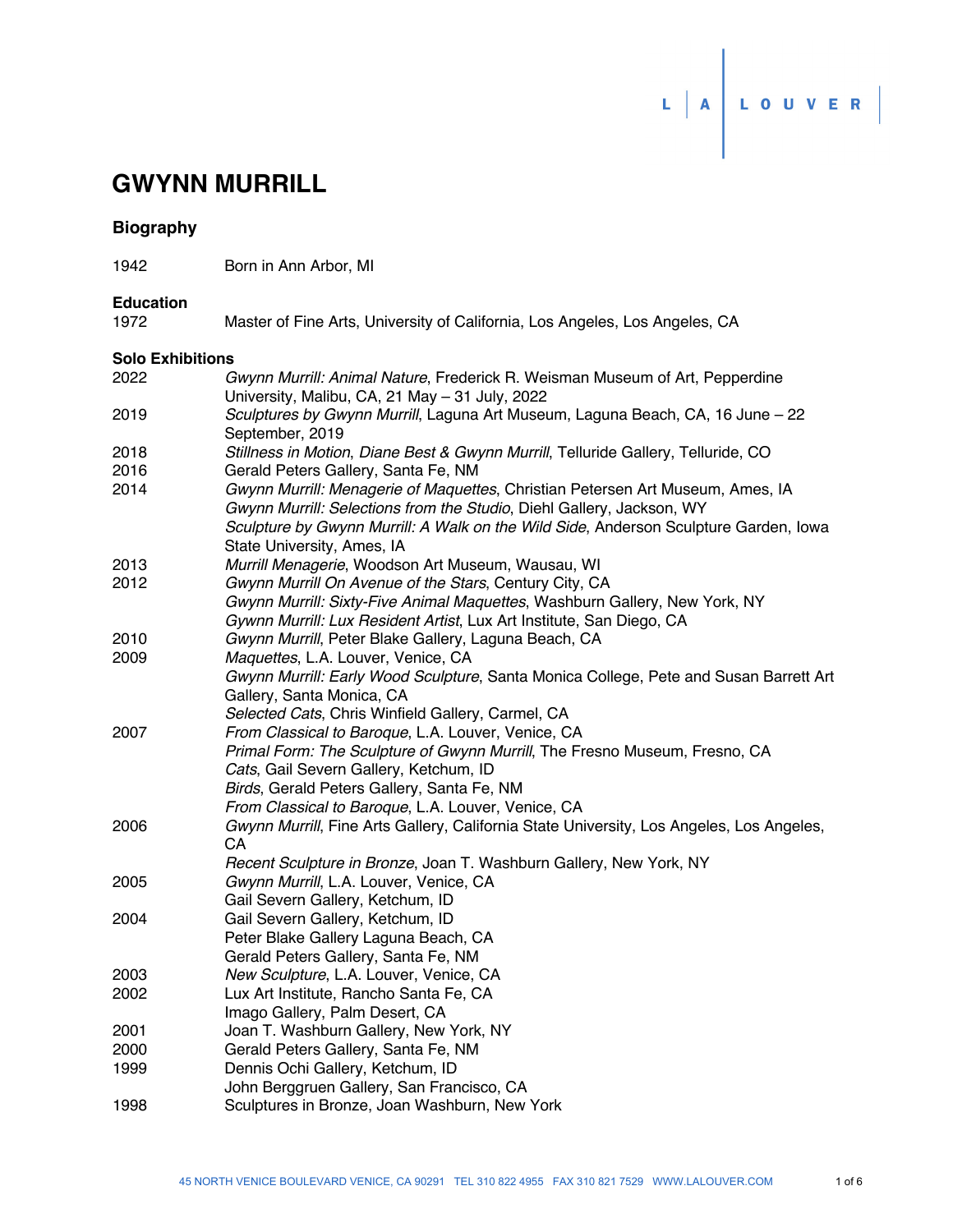- 1997 Gail Severn Gallery, Sun Valley, ID
- Patricia Faure Gallery, Santa Monica, CA<br>1996 – Gail Severn Gallery, Sun Valley, ID
- Gail Severn Gallery, Sun Valley, ID 1995 Joan T. Washburn Gallery, New York
- 1994 Gerald Peters Gallery, Santa Fe, NM
- 1993 Gail Severn Gallery, Ketchum, ID
- 1992 Gail Severn Gallery, Ketchum, ID
- 1991 **Asher Faure Gallery, Los Angeles, CA**<br>1990 **Asher Faure Gallery, Los Angeles, CA**
- Asher Faure Gallery, Los Angeles, CA
- Rutgars Barclay Gallery, Santa Fe, NM
- 1989 Security Pacific Bank, Los Angeles, CA
- 1988 Gail Severn Gallery, Ketchum, ID
- 1987 John Berggruen Gallery, San Francisco, CA
- Asher Faure Gallery, Los Angeles, CA
- 1985 Asher Faure Gallery, Los Angeles, CA
- 1983 Asher Faure Gallery, Los Angeles, CA
- 1982 Municipal Art Gallery, Los Angeles, CA
- 1981 Asher Faure Gallery, Los Angeles, CA
- 1980 University of California, Santa Barbara, Santa Barbara, CA
- 1979 Los Angeles Institute of Contemporary Art, Los Angeles, CA
- 1977 Nicholas Wilder Gallery, Los Angeles, CA
- 1975 Newport Harbor Art Museum, Newport, CA
- Edward Thorp Gallery, Santa Barbara, CA<br>1972 – Riko Mizuno Gallery, Los Angeles, CA
- Riko Mizuno Gallery, Los Angeles, CA

### **Select Group Exhibitions**

| 2019 | Made in California: Art + Photographic Portraits of Artists by Shimabukuro, Robert and<br>Frances Fullerton Museum of Art (RAFFMA), University of California, San Bernardino, |
|------|-------------------------------------------------------------------------------------------------------------------------------------------------------------------------------|
|      | San Bernardino, CA                                                                                                                                                            |
| 2018 | Natural Affinity: California Sculptors in the Landscape, Sonoma Valley Museum of Art,<br>Sonoma, CA                                                                           |
| 2016 | Art & Spirit, curated by Art Division, First Congregational Church, Los Angeles, CA<br>LA TODAY, Royale Projects, Los Angeles, CA                                             |
| 2015 | Aviarium, Diehl Gallery, Jackson, WY                                                                                                                                          |
|      | Wild Spirit: Horses in Art, Wildling Museum, Solvang, CA                                                                                                                      |
|      | Equinity, Diehl Gallery, Jackson, WY                                                                                                                                          |
| 2014 | Western Visions, The National Museum of Wildlife Art of the United States, Jackson                                                                                            |
|      | Hole, WY<br>Gwynn Murrill & Raphaelle Goethals, Morrison Gallery, Kent, CT                                                                                                    |
|      | Dog Days of Summer, Frostig Collection, Santa Monica, CA                                                                                                                      |
|      | Venice Under the Influence, curated by Amanda Quinn Olivar, A Window Between                                                                                                  |
|      | Worlds (James Beach), Venice, CA                                                                                                                                              |
|      | Natural Unnatural Supernatural, Honolulu Museum of Art, Honolulu, HI                                                                                                          |
| 2013 | Frostig at Large: The Artists of the Frostig Collection, Museum of Art History, Lancaster,                                                                                    |
|      | CA                                                                                                                                                                            |
|      | Gwynn Murrill: Select Works, Gail Severn Gallery, Ketchum, ID                                                                                                                 |
|      | Celebrating Two Decades: The Peggy and Eric Lieber Collection and Other Gifts,                                                                                                |
|      | Frederick R. Weisman Museum of Art, Center for the Arts: Pepperdine University, Malibu,<br>СA                                                                                 |
|      | The Animals Look Back at Us, Woodstock Byrdcliffe Guild, Woodstock, NY                                                                                                        |
|      |                                                                                                                                                                               |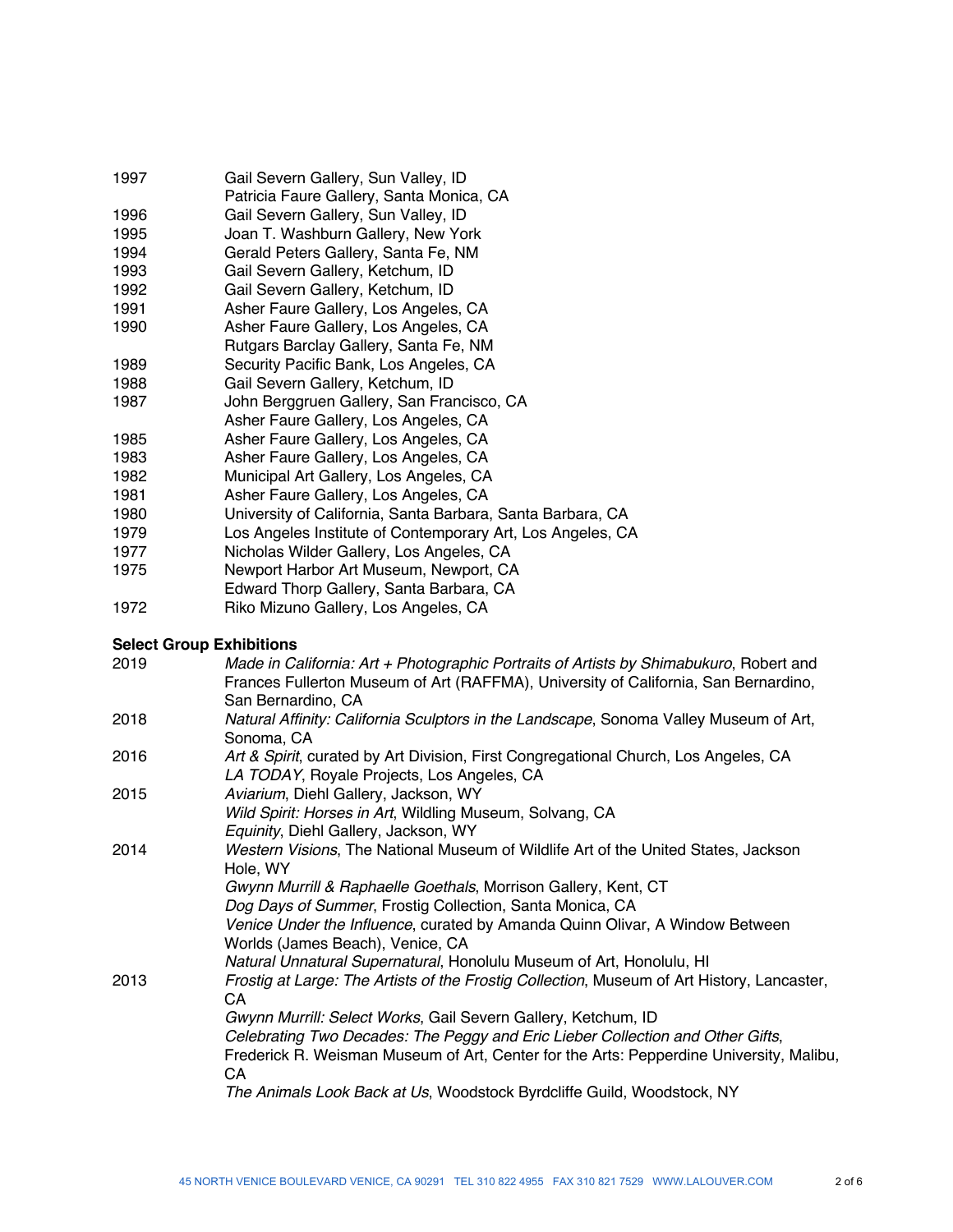| 2012 | Ed's Party: Spheres of Influence in the L.A. Art Scene, William Turner Gallery, Santa<br>Monica, CA                                                |
|------|----------------------------------------------------------------------------------------------------------------------------------------------------|
| 2011 | Shatterheads and Gwynn, two-person show with Ed Moses, Ernie Wolfe Gallery, Los<br>Angeles, CA                                                     |
|      | Group Show, L.A. Louver, Venice, CA<br>Land Use / Misuse: The Celebration and Exploitation of the American Landscape, Gerald                       |
|      | Peters Gallery, Santa Fe, NM                                                                                                                       |
| 2010 | REAL, Imago Galleries, Palm Desert, CA<br>Artist Perspectives, Gerald Peters Gallery, Santa Fe, NM                                                 |
|      | Kink, Koplin Del Rio, Culver City, CA                                                                                                              |
|      | Malibu Sculpture 2010, curated by Carl Schlosberg Fine Arts, Malibu, CA                                                                            |
|      | Intimate to Monumental: Contemporary Sculpture, Gail Severn Gallery, Ketchum, ID                                                                   |
| 2009 | Group Show, L.A. Louver, Venice, CA                                                                                                                |
| 2008 | Group Show, L.A. Louver, Venice, CA                                                                                                                |
|      | California in New York, curated by Carl Schlosberg Fine Arts, Hubert Gallery, NY                                                                   |
|      | Endangered Species, Santa Monica College, Pete and Susan Barrett Art Gallery, Santa                                                                |
|      | Monica, CA<br>Defining the West; Two Hundred Years of American Imagery, Gerald Peters Gallery,                                                     |
|      | Dallas, TX                                                                                                                                         |
| 2007 | day and night, L.A. Louver, Venice, CA                                                                                                             |
|      | The Left Coast, Imago Galleries, Palm Desert, CA                                                                                                   |
|      | Multiple Vantage Points: Southern California Women Artists 1980-2006, Los Angeles                                                                  |
|      | Municipal Art Gallery, Los Angeles, CA                                                                                                             |
| 2006 | Carl Schlosberg Exhibitions Inc., Beverly Hills, CA<br>Going Ape: Confronting Animals in Contemporary Art - with 5 Tigers on extended              |
|      | exhibition through 2009, The DeCordova Museum and Sculpture Park, Lincoln, MA                                                                      |
|      | The ADAA Art Show 2006, Joan Washburn Gallery, New York, NY<br>Tenth Anniversary Exhibition, The Contemporary Museum at The First Hawaiian Center, |
|      | Honolulu, HI                                                                                                                                       |
|      | Carl Schlosberg Exhibitions Inc., Beverly Hills, CA                                                                                                |
|      | Gwynn Murrill - Sculpture & Wayne Shimabukuro - Photography, Cal State LA Fine Arts                                                                |
|      | Gallery, Los Angeles, CA                                                                                                                           |
| 2004 | Sculpture, L.A. Louver, Venice, CA                                                                                                                 |
|      | Carl Schlosberg Exhibitions Inc., Malibu, CA                                                                                                       |
|      | Wilder: A Tribute to the Nicholas Wilder Gallery Los Angeles, 1965-1979, Joan T.                                                                   |
| 2003 | Washburn Gallery, New York, NY<br>Free Associations, ARTS Manhattan, Manhattan Beach, CA                                                           |
| 2002 | Animal Instincts, Leigh Yawkey Woodson Art Museum, Wausau, WI                                                                                      |
|      | Cerritos Art Gallery, Norwalk, CA                                                                                                                  |
|      | Carl Schlosberg Fine Arts, Beverly Hills, CA                                                                                                       |
| 2001 | Sculpture, L.A. Louver Gallery, Venice, CA                                                                                                         |
|      | Laguna Art Museum, Laguna Beach, CA                                                                                                                |
|      | The Albuquerque Museum, NM                                                                                                                         |
| 2000 | Frye Art Museum, Seattle, WA                                                                                                                       |
| 1999 | Dorsky Gallery, New York, NY<br>Imago Galleries, Palm Desert, CA                                                                                   |
|      | Monterey Museum of Art, Monterey, CA                                                                                                               |
|      | Portraiture: Front, Back & In-Between, Armory Center for the Arts, Pasadena, CA                                                                    |
| 1998 | L.A. Louver Gallery, Los Angeles, CA                                                                                                               |
| 1997 | The Contemporary Museum, Honolulu, HI                                                                                                              |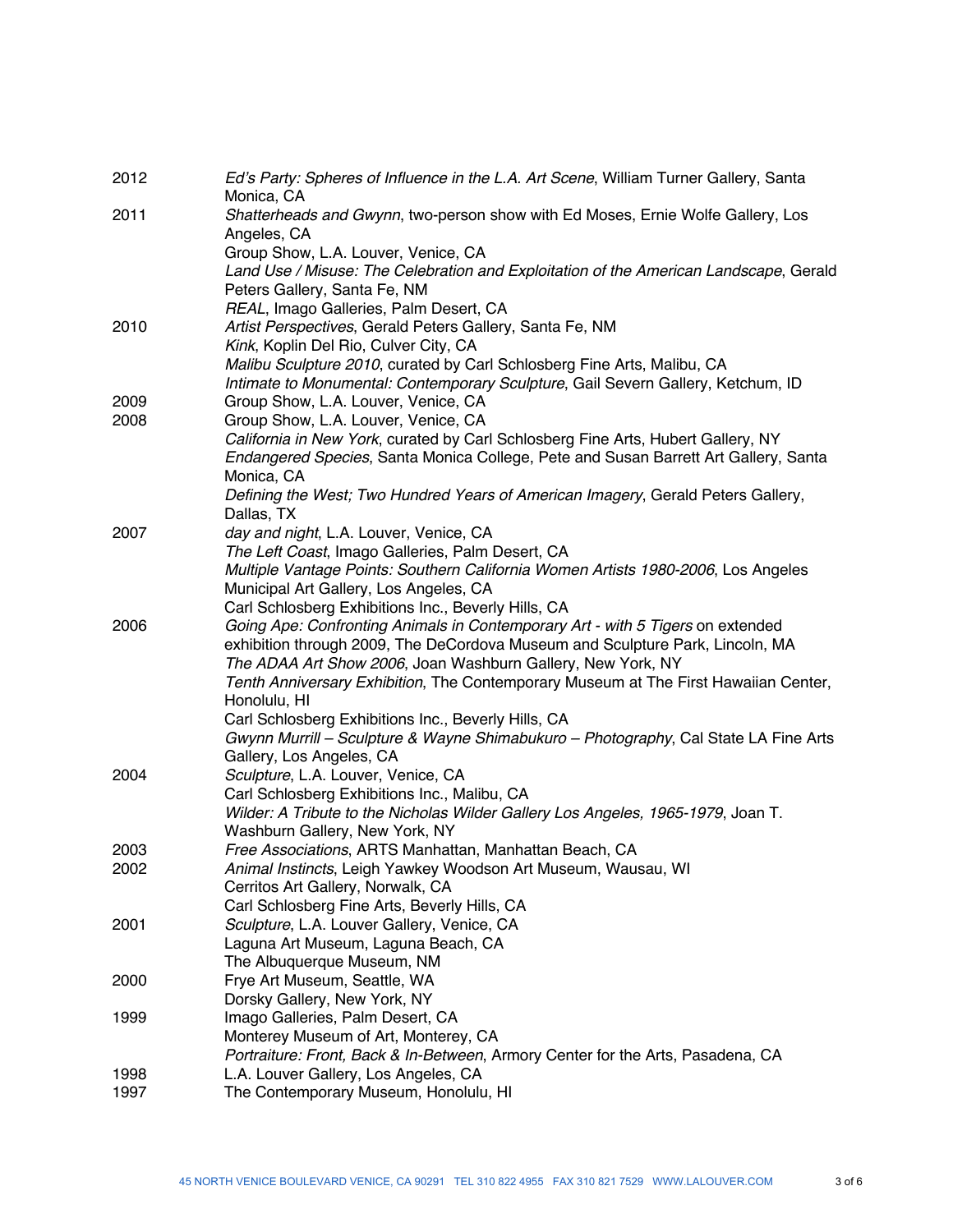|      | Bugs, Beasts, Birds and Creatures of the Water, Bobbie Greenfield Gallery, Santa                     |
|------|------------------------------------------------------------------------------------------------------|
|      | Monica, CA                                                                                           |
| 1995 | Margaret Woodson Fisher Sculpture Gallery Dedication, Leigh Yawkey Woodson Art<br>Museum, Wausau, WI |
| 1994 | Wildlife, California Center for the Arts Center, Escondido, CA                                       |
|      | 26 Artists, Freisen Gallery, Seattle, WA                                                             |
|      | The Art Cup, Garth Clark Gallery, Los Angeles, CA                                                    |
| 1993 | Menagerie, O'Malveny & Meyers, Los Angeles, CA and Hines Partnership, San                            |
|      | Francisco, CA                                                                                        |
|      | Inadvertently, Asher Faure Gallery, Los Angeles, CA                                                  |
|      | Malibu International Sculpture Exhibition, Malibu, CA                                                |
|      | Zooid, Nevada Institute for Contemporary Art, Las Vegas, NV                                          |
| 1992 | Mind and Beast: Contemporary Artist and the Animal Kingdom, Leigh Yawkey Woodson                     |
|      | Art Museum, Wausau, WI                                                                               |
| 1991 | Individual Realities, Saison Museum of Art, Tokyo, Tsukashin Hall, Osaka, Japan                      |
|      | American Birdhouse, San Francisco International Airport, Esprit Sculpture Garden, San                |
|      | Francisco, CA                                                                                        |
| 1990 | Outdoor Sculpture, Esprit Sculpture Garden, San Francisco, CA                                        |
| 1989 | The Private Works of Public Artists, Gallery at the Plaza, Los Angeles, CA                           |
|      | The Magical Mystery Tour, Long Beach Museum of Art, Long Beach, CA                                   |
| 1988 | Group Sculpture Exhibition, John Berggruen Gallery, San Francisco, CA                                |
|      | Sculpture Works in Bronze, Carl Schlosberg Gallery, Sherman Oaks, CA                                 |
| 1987 | Animals, Art Gallery, California State University, Fullerton, Fullerton, CA                          |
|      | Curators' Choice: Selections from the Permanent Collection, Long Beach Museum of Art,                |
|      | Long Beach, CA                                                                                       |
|      | Scott Hansen Gallery, New York, NY                                                                   |
|      | Gold, Maloney Gallery, Santa Monica, CA                                                              |
| 1986 | Present Perspective: 1975-85, Fresno Art Center, Fresno, CA                                          |
|      | Sculpture and Works in Relief, John Berggruen Gallery, San Francisco, CA                             |
| 1985 | Statements in Wood, California State University, Northridge, CA                                      |
|      | Art in the Valley, Los Angeles Valley College, Los Angeles, CA                                       |
| 1984 | Wood Renditions, Security Pacific National Bank, Los Angeles, CA                                     |
|      | You've Gotta Have Art, Laguna Museum of Art, Laguna Beach, CA                                        |
| 1983 | Young Talent Award: 1963-1983, Los Angeles County Art Museum, Los Angeles, CA                        |
| 1982 | Contemporary Californians VIII, Laguna Museum of Art, Laguna Beach, CA                               |
|      | Relationships: 8 Artists / 8 Viewpoints, Palos Verdes Community Art Association, Palos               |
|      | Verdes, CA                                                                                           |
| 1980 | Fellows Exhibition, American Academy in Rome, Rome, Italy                                            |
|      | Three Creative Wood Carvers, Palos Verdes Art Association, Palos Verdes, CA                          |
| 1979 | Robert Bassler, Gwynn Murrill, John Okulik, Conejo Valley Art Museum Thousand Oaks,                  |
|      | CA                                                                                                   |
| 1978 | Seven Colorists, Lang Art Gallery, Scripps College, Claremont, CA                                    |
| 1977 | Private Images Photographed by Sculptors, Los Angeles County Museum of Art, Los                      |
|      | Angeles, CA                                                                                          |
| 1976 | L.A. Eight, Painting and Sculpture, Los Angeles County Museum of Art, Los Angeles, CA                |
|      | Edward Thorp Gallery, New York, NY                                                                   |
| 1975 | Ellie Blankfort Gallery, Los Angeles, CA                                                             |
| 1974 | Gwynn Murrill and Judy Phaff, Artist Space, New York, NY                                             |
|      |                                                                                                      |

# **Commissions**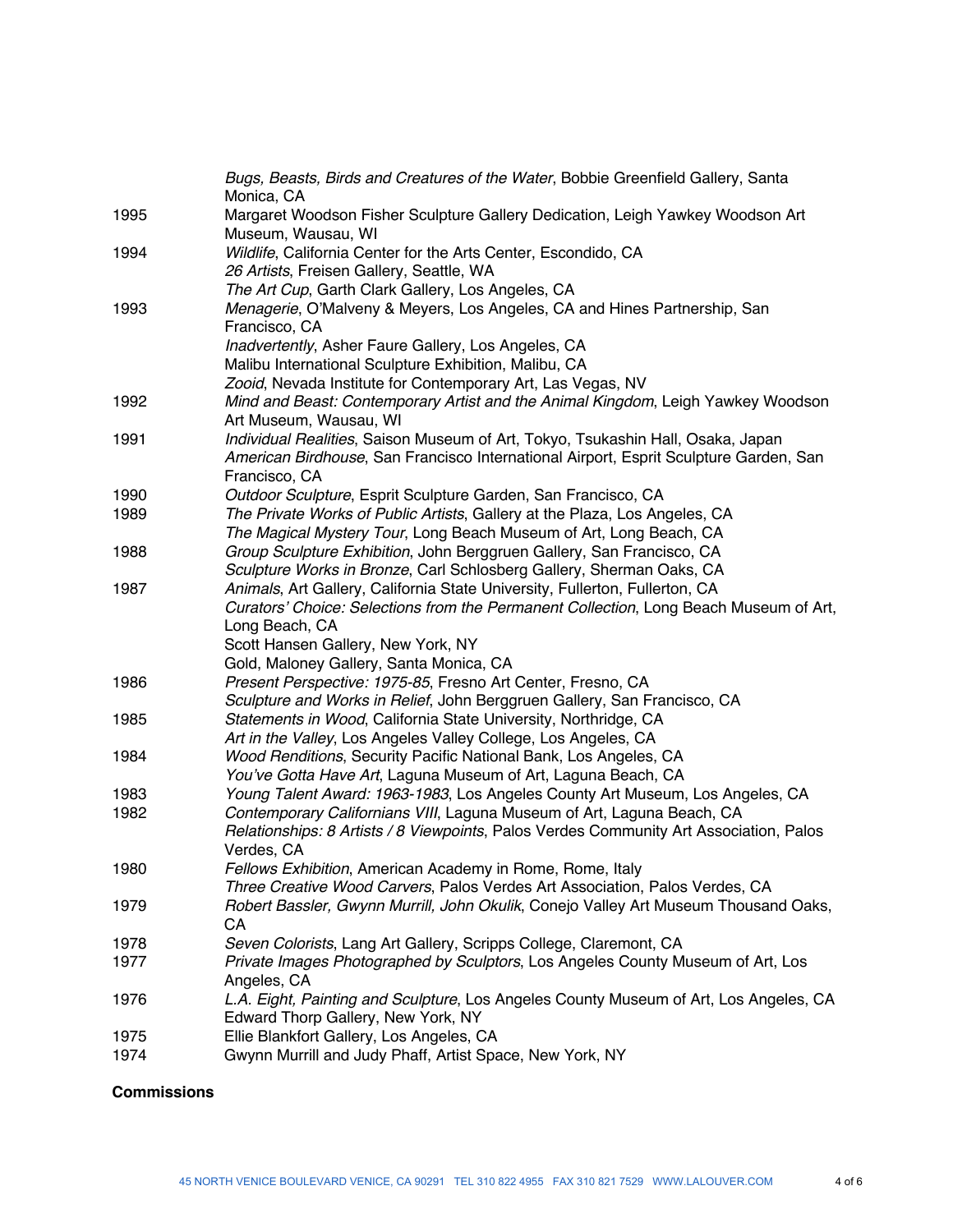- 2015 First Service Residential, Olinda Ranch, Brea, CA
- 2008 San Francisco Zoo, San Francisco, CA
- The Montana, MS Property Company, Pasadena, CA
- 2006 West L.A. Animal Shelter, Los Angeles, CA
- 2004 Greater Toronto Airport Authority, Pearson Airport, Toronto, Canada
- 2003 Target Corporation, Minneapolis, MN
- 2002 San Francisco Zoo, San Francisco, CA
- 2001 City of Obihiro, Japan
- Norton Simon Museum, Pasadena, CA
- 1999 City of Obihiro, Japan
- 1996 Embassy of the United States of America, Singapore
- 1994 Palos Verdes Peninsula Library Rolling Hills, CA
- 1993 Hugo Neuhaus Jr. Memorial Fountain, Mrs. Hugo Neuhaus, Heritage Park, Houston, TX
- 1992 Grand Hope Park, City of Los Angeles Community Redevelopment Agency (in
- collaboration with Lawrence Halpern, landscape artist), Los Angeles, CA
- 1991 Fashion Institute of Design and Merchandizing, with Tony Berlant, Los Angeles, CA
- 1990 City of Culver City, Redevelopment Art Program, Culver City, CA
- U.S. Bank Plaza, LPT Associates, Sacramento, CA
- 1989 Ronald Reagan State Building, State of California Arts Commission, Los Angeles, CA

#### **Grants and Awards**

| 2014 | Featured Artist, Western Visions, National Museum of Wildlife Art, Jackson, WY    |
|------|-----------------------------------------------------------------------------------|
| 2009 | Americans for the Arts, Public Art Network, Year in Review Award                  |
| 2007 | Distinguished Woman Artist of The Year, The Fresno Museum Council of 100, Fresno, |
|      | CА                                                                                |
| 2002 | Good Design Award, The Japan Institute for Design Promotion                       |
| 1986 | John Simon Guggenheim Fellowship                                                  |
| 1985 | National Endowment Individual Artist Grant                                        |
| 1980 | Prix di Roma Fellowship, American Academy in Rome, Rome, Italy                    |
| 1978 | New Talent Purchase Award, Los Angeles County Art Museum, CA                      |

### **Public Collections**

City of Brea, CA City of Hope, Duarte, CA City of Santa Monica, CA Coldwater Canyon Park, City of Beverly Hills, CA Frederick R. Weisman Museum of Art, Pepperdine University, Malibu, CA Harvard Westlake School, Studio City, CA Home Savings of America, San Francisco, CA Hyatt Regency Hotels, Tampa, FL L.A. Fitness, The Ratkovich Company Development, Alhambra, CA Leigh Yawkey Woodson Art Museum, Wausau, WI Living Desert Museum, Palm Desert, CA Los Angeles County Museum of Art, Los Angeles, CA Marvin and Sondra Smalley Sculpture Garden, American Jewish University, Los Angeles, CA Media Studios North, Burbank, CA National Museum of Wildlife Art of the United States, Jackson, WY Norton Simon Museum, Pasadena, CA Pacific Western Bank (previously Security Pacific Bank), Los Angeles, CA Palm Springs Desert Museum, Palm Springs, CA